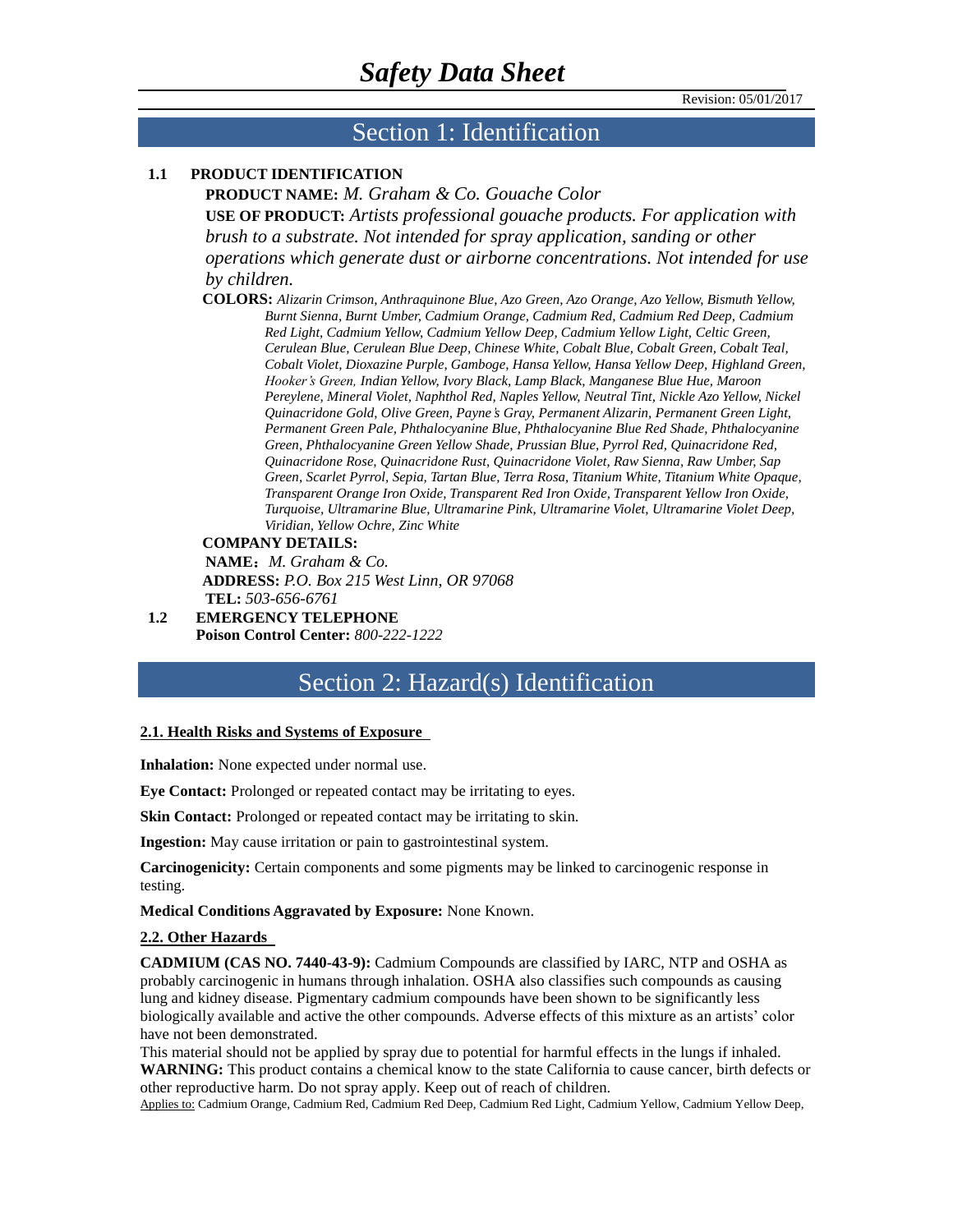Cadmium Yellow Light.

**COBALT (CAS NO. 7440-48-4):** Individuals hypersensitive to cobalt may develop asthma, bronchitis, or shortness of breath. May cause skin sensitization. Cobalt compounds, when used as anti-foams, have caused cardiac damage when ingested with large quantities of fluids. IARC lists cobalt and cobalt compounds as possible human carcinogens and notes inadequate evidence of carcinogenicity in humans based upon animal studies. The cobalt compound in this product has not been specifically identified as a possible carcinogen.

**WARNING:** This product contains a chemical known to the state of California to cause cancer, birth defects or other reproductive harm. Keep out of the reach of children.

Applies to: Celtic Green, Cerulean Blue, Cerulean Blue Deep, Cobalt Blue, Cobalt Green, Cobalt Teal, Cobalt Violet, Highland Green, Tartan Blue.

**CHROMIUM (CAS NO. 7440-47-3):** Chromium and some of its compounds are considered carcinogenic, both in animals and humans. Evidence of Chromium (III) compounds carcinogenicity, in pigment form is inconclusive. May cause delayed effects involving the respiratory system. Eye and skin irritant. Applies to: Cerulean Blue, Cerulean Blue Deep, Highland Green, Naples Yellow, Tartan Blue, Viridian.

**MANGANESE (CAS NO. 7439-96-5):** Overexposure may affect the central nervous system and lungs, resulting in transitory psychosis, tiredness, weakness and pneumonitis. May aggravate preexisting neurological conditions.

Applies to: Burnt Umber, Mineral Violet, Raw Umber.

**QUINACRIDONES (CAS NO. 1047-16-1):** May cause dermatitis. Eye, skin irritant. Applies to: Nickle Quinacridone Gold, Quinacridone Red, Quinacridone Rose, Quinacridone Rust, Quinacridone Violet.

**PHTHALOCYANINES (CAS NO. 547-93-6):** May cause dermatitis. Eye, skin irritant. Applies to: Hooker's Green, Manganese Blue, Olive Green, Permanent Green Light, Permanent Green Pale, Phthalocyanine Blue, Phthalocyanine Blue Red Shade, Phthalocyanine Green, Phthalocyanine Green Yellow Shade, Sap Green, Turquoise.

**ZINC (CAS NO. 7440-66-6):** Overexposure may result in fever, chills, muscular pain or nausea. Applies to: Chinese White, Titanium White, Zinc White.

| Hazardous Component | CAS NO.         | % Composition |
|---------------------|-----------------|---------------|
| Cadmium             | 7440-43-9       | ${<}18$       |
| Cobalt              | 7440-48-4       | < 2.4         |
| Chromium            | 7440-47-3       | <17           |
| Manganese           | 7439-96-5       | ${<}18$       |
| Quinacridone        | $1047 - 16 - 1$ | <12           |
| Phthalocyanine      | 547-93-6        | <16           |
| Zinc                | 7440-66-6       | ${<}12$       |

### Section 3: Composition/Information on Ingredients

Trade secret claim made in accordance with paragraph (i) of §1910.1200 of 29 CFR 1910.1200, the OSHA Hazard Communication Standard and U.S. Code of Federal Regulations. Specific component names and composition percentages have been withheld.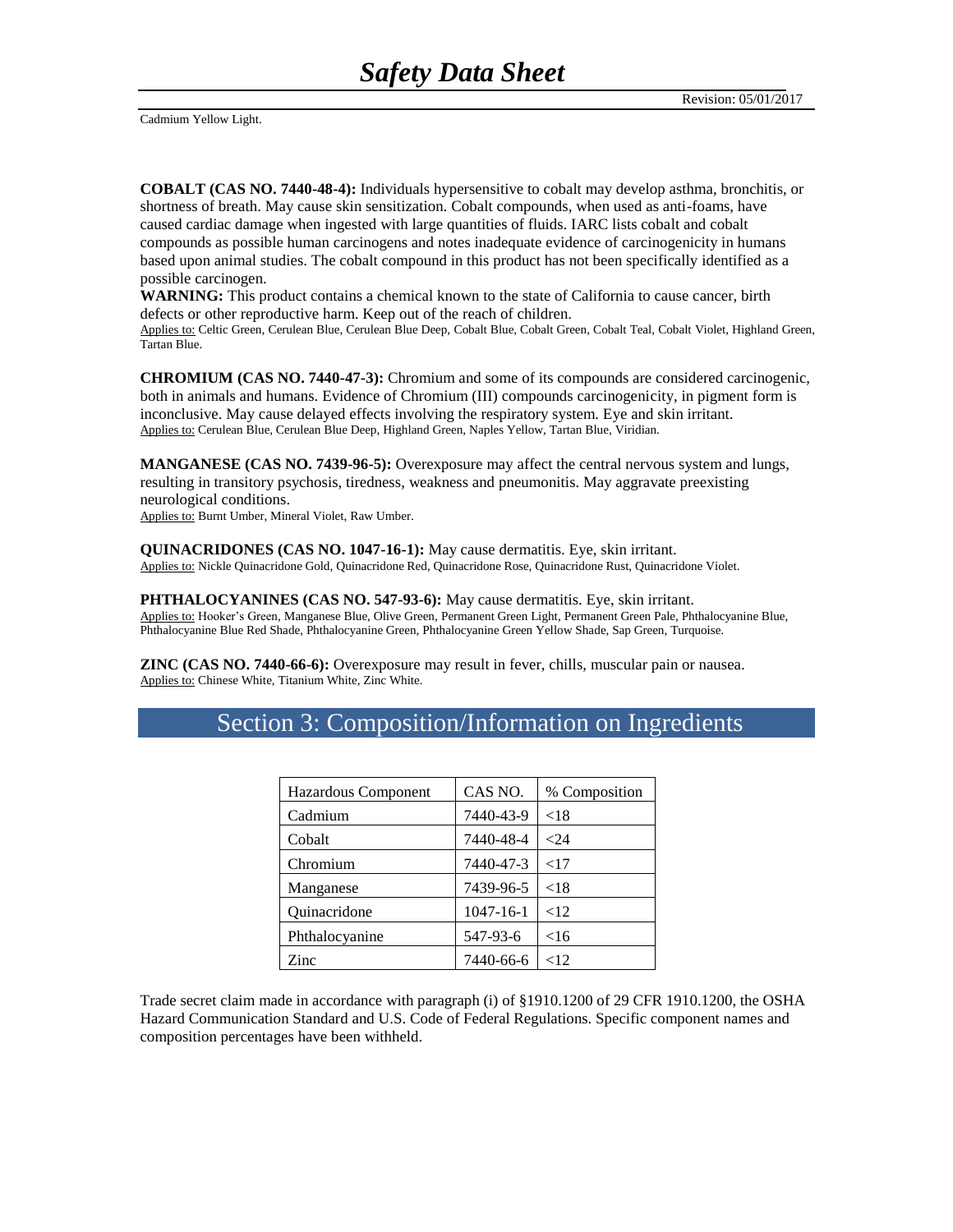### Section 4: First-Aid Measures

| <b>After skin Contact:</b> | Wash with soap and water. See a doctor if irritation persists.     |
|----------------------------|--------------------------------------------------------------------|
| <b>After eye Contact:</b>  | Flush with water for 15 minutes. See a doctor if symptoms persist. |
| After ingestion:           | See a doctor if there are symptoms of exposure.                    |
| <b>After inhalation:</b>   | See a doctor if there are symptoms of exposure.                    |

### Section 5: Fire-Fighting Measures

| <b>Flash Point: N/A</b>                    | <b>Method Used: N/A</b>                                          |
|--------------------------------------------|------------------------------------------------------------------|
| <b>Flammable Classification:</b>           | N/A                                                              |
| <b>Extinguishing Media:</b>                | Carbon dioxide, water fog, foam, or dry chemical.                |
| <b>Special Fire Fighting Procedures:</b>   | Use water to cool containers exposed to heat. Use                |
|                                            | self-contained breathing apparatus and full protective clothing  |
|                                            | for enclosed areas.                                              |
| <b>Unusual Fire and Explosion Hazards:</b> | Do not store with strong oxidants. Do not apply to hot surfaces. |
|                                            | Contaminated rags or other organic materials are                 |
|                                            | spontaneously combustible. Immerse in water after use.           |
|                                            | Decomposition and combustion products may be toxic.              |

## Section 6: Accidental Release Measures

**Steps to be Taken on Material Spill:** Contain spilled material by diking with inert materials. Transfer materials to containers for recovery or disposal.

**Waste Disposal Method:** Dispose as per local, state or EPA regulations. **Other Precautions:** N/A

## Section 7: Handling and Storage

Store at room temperature. Do not contaminate food products. Wash hands after use. Avoid eye contact. Keep out of reach of children and pets. Do not spray apply, sand, or use other methods which generate dust or airborne concentrations.

## Section 8: Exposure Controls/Personal Protection

| <b>Respiration Protection</b>     | Not required under normal use.                                                                                                                                                                                                                 |
|-----------------------------------|------------------------------------------------------------------------------------------------------------------------------------------------------------------------------------------------------------------------------------------------|
| <b>Hand Protection</b>            | Not required under normal use.                                                                                                                                                                                                                 |
| <b>Eye Protection</b>             | Not required under normal use.                                                                                                                                                                                                                 |
| Work/Hygienic<br><b>Practices</b> | All M. Graham products should be used in accordance with safe<br>handling practices, including: do not eat, drink, or smoke when working<br>with materials, avoid skin contact and wash after use. Keep materials<br>out of reach of children. |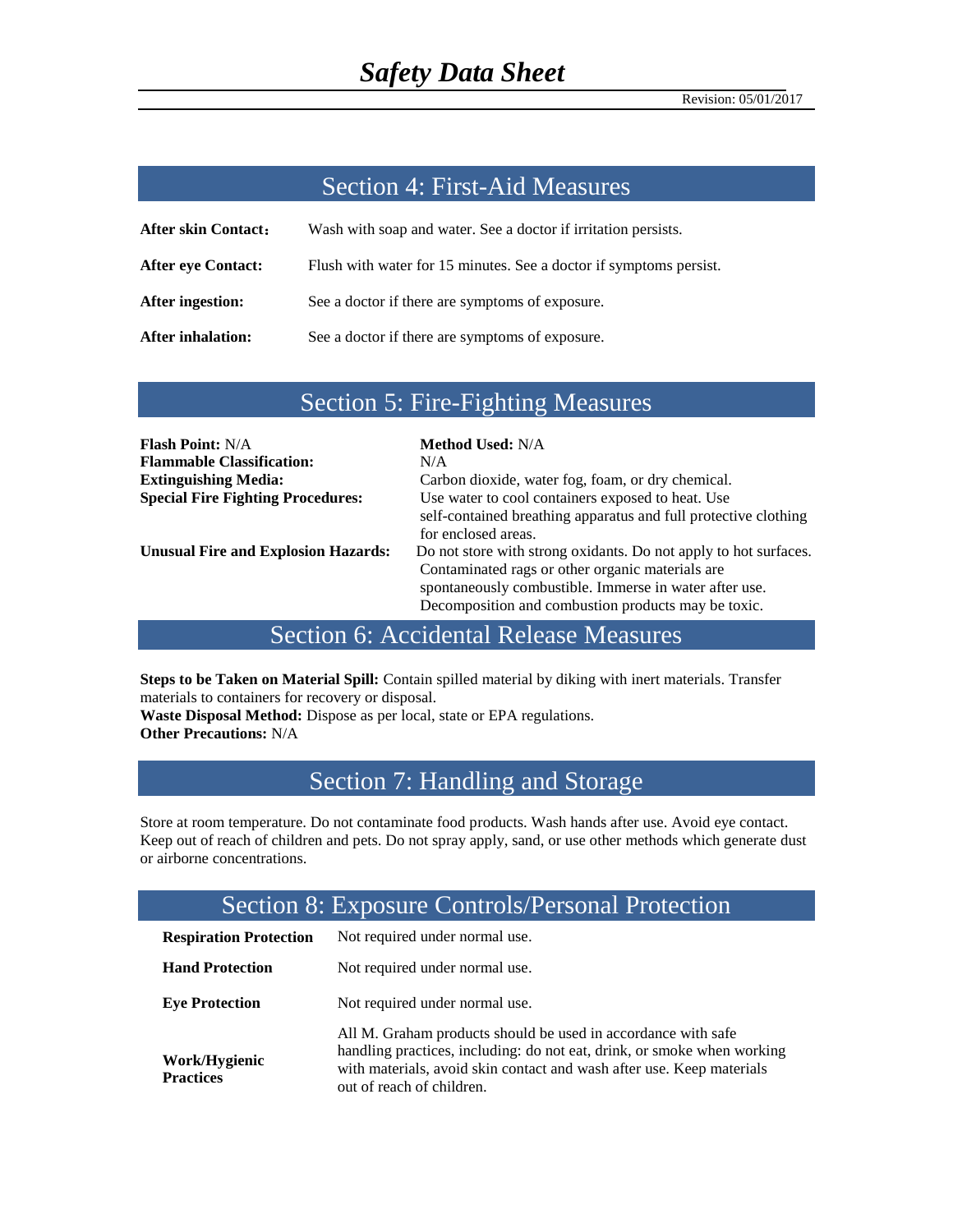#### Section 9: Physical and Chemical Properties

**Appearance:** Colored paste. **Odor:** No significant odor. **Specific Gravity (H<sub>2</sub>O = 1):**  $1.1 - 2.0$ **Boiling Point:** 212°F/100°C **Vapor Density:** Heavier than air **Evaporation Rate:** Slower than ether. **Solubility in Water:** Dilutable.

### Section 10: Stability and Reactivity

**Stability:** Stable

**Conditions to Avoid:** None Known.

**Incompatibility:** None Known.

**Hazardous Decomposition:** Usual products of combustion: carbon dioxide, carbon monoxide, oxides of nitrogen. Above 800°C cadmiums decompose to toxic fumes of cadmium oxide, zinc oxide, sulfur dioxide and Selenium dioxide.

**Hazardous Polymerization:** Will not occur.

# Section 11: Toxicological Information

| <b>Inhalation</b>   | No data available          |
|---------------------|----------------------------|
| Ingestion           | No data available          |
| <b>Skin contact</b> | Irritating effect possible |
| Eye contact         | Irritating effect possible |
| Carcinogenicity     | No data available          |

## Section 12: Ecological Information

| <b>Biodegradability</b> | Partial.          |
|-------------------------|-------------------|
| <b>Bioaccumulative</b>  | No data available |
| <b>Aquatic toxicity</b> | No data available |

### Section 13: Disposal Considerations

If watercolor color must be disposed, allow to dry and dispose as solid waste as per local, state, or federal guidelines.